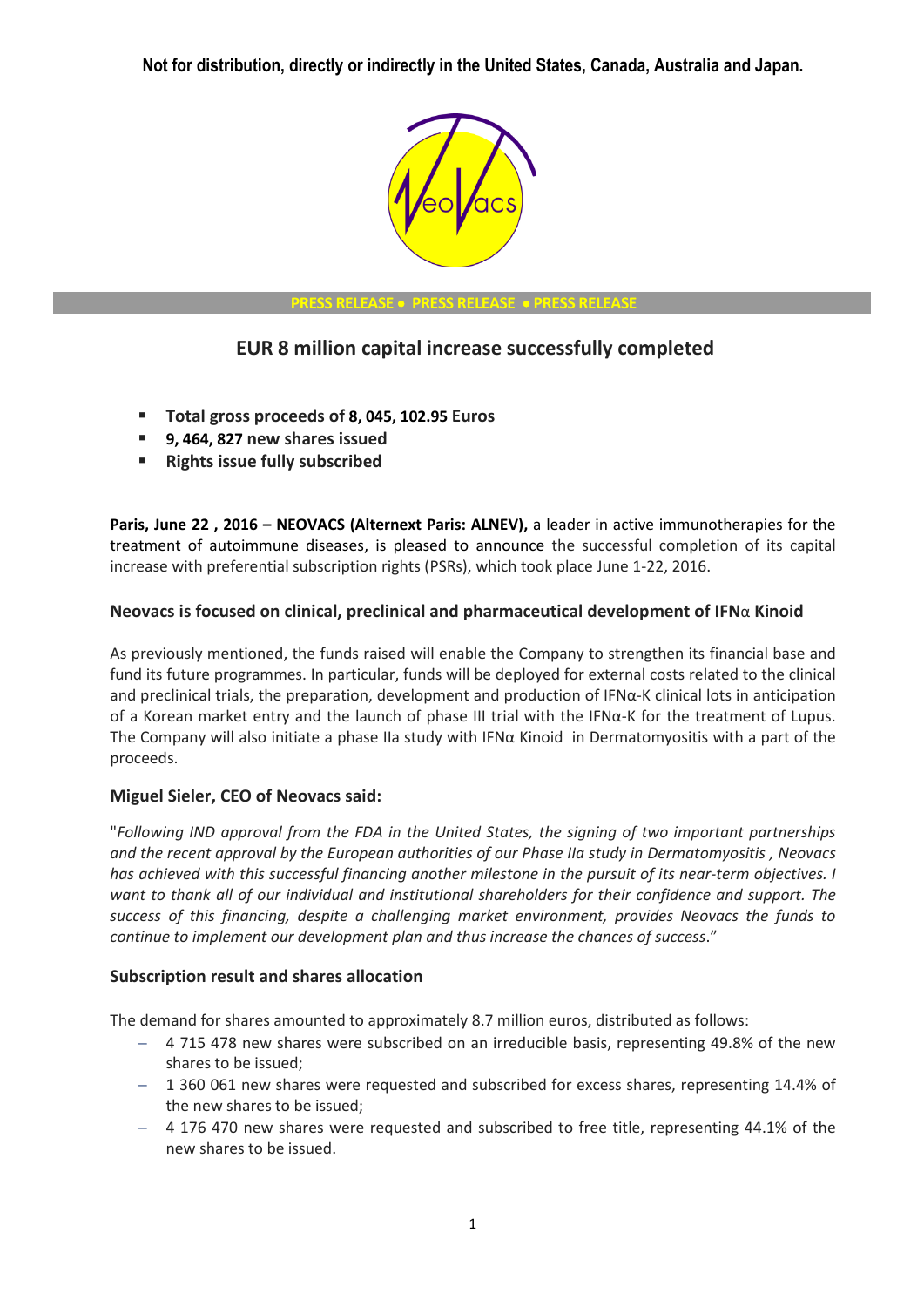Subscriptions to free title will only be partially allocated with a total of 3 389 288 new shares, of which 3 095 171 new shares are allocated to the guarantor investors, distributed among them proportionnally to their subscription commitments.

Following the completion of this offering, Neovacs share capital will be of 6 388 758.30 euros, consisting of 42 591 722 shares.

The settlement June 24, 2016 and admission to trading on the Alternext Paris market of new shares are scheduled for June 27, 2016. The new shares will be immediately assimilated with existing shares and will be traded on Alternext Paris under the same listing (ISIN code FR0004032746).

The capital increase was led by Invest Securities as Lead Manager and Bookrunner.

#### **A share capital increase eligible for the ISF-TEPA tax reduction**

This share capital increase was eligible for the reduction on wealth tax (ISF) provided for by the "TEPA" law, as subscriptions in the share capital of a SME.

In order to obtain their tax certificate, the subscribers of new shares issued by Neovacs in the context of this share capital increase shall send to the address below a justificative document issued by their financial intermediary certifying their subscription to the operation:

#### **Néovacs**

3/5 impasse Reille 75014 Paris neovacs@newcap.eu

The Company reminds that the tax reduction will only be possible for the ISF to be paid in 2017 and that such reduction is subject to the compliance to certain conditions by the subscriber, hence it is each subscriber's responsibility to verify that the eligibility criteria to this tax reduction apply to their personal situation.

#### **Information available to the public**

A prospectus approved by the AMF on May 31, 2016 under number 16-214, consisting of a reference document (*document de référence*) registered on May 13, 2016 under number R.16-046 and a Securities Note (including a summary), is available on the websites of Neovacs [\(www.neovacs.fr\)](http://www.neovacs.fr/) and the AMF [\(www.amf-france.org\)](http://www.amf-france.org/).

#### **About Neovacs**

Created in 1993, Neovacs is today a leading biotechnology company focused on an active immunotherapy technology platform (Kinoids) with applications in autoimmune and/or inflammatory diseases. On the basis of the company's proprietary technology for inducing a polyclonal immune response (covered by five patent families that potentially run until 2032) Neovacs is focusing its clinical development efforts on IFNα-Kinoid, an immunotherapy being developed for the indication of lupus. Neovacs is also conducting preclinical development works on other therapeutic vaccines in the fields of auto-immune diseases, oncology and allergies. The goal of the Kinoid approach is to enable patients to have access to safe treatments with efficacy that is sustained in these life-long diseases.

Néovacs is eligible for the "PEA-PME" plan.

All information about Neovacs is available on the website[: www.neovacs.fr](http://www.neovacs.fr/)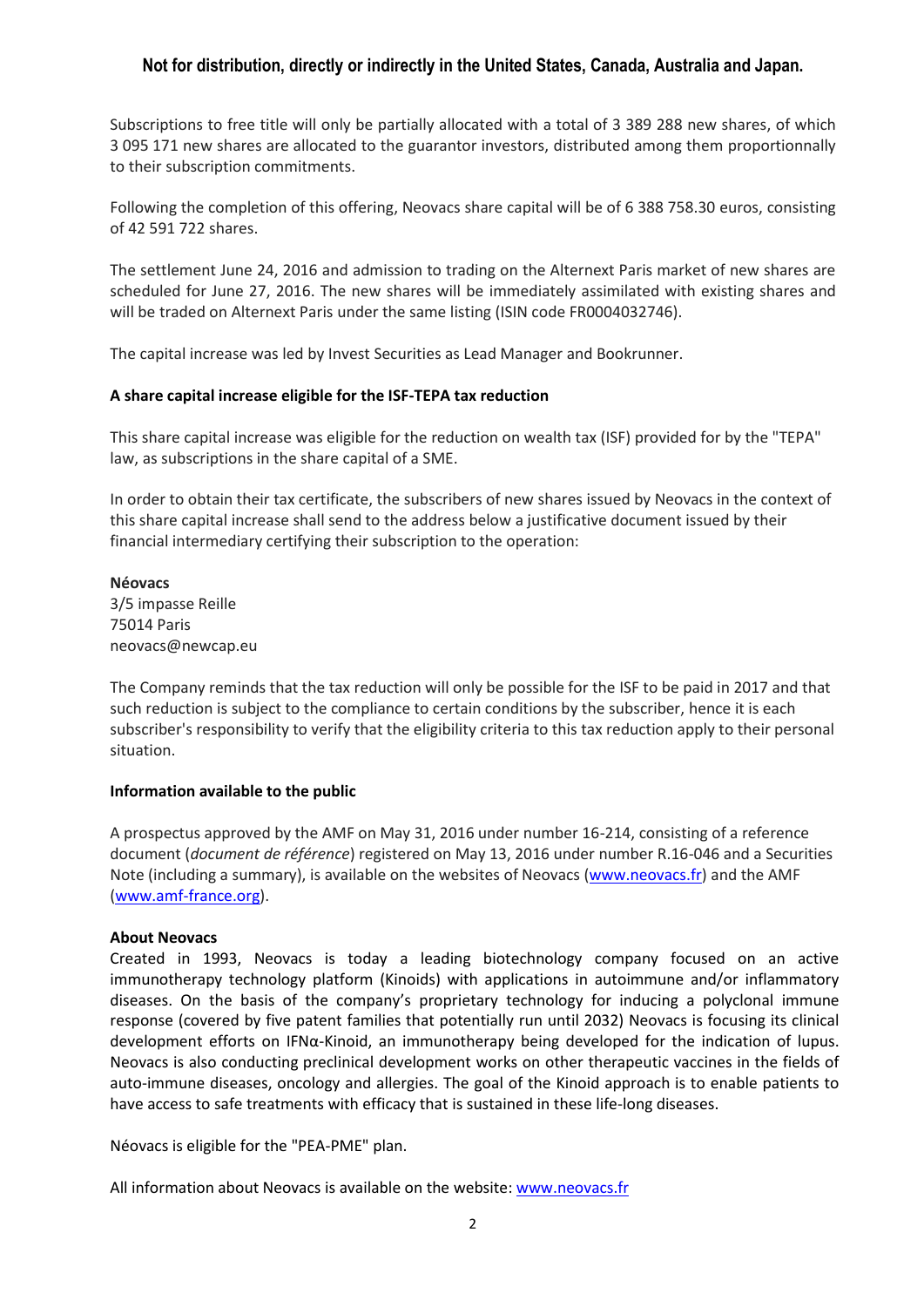#### **Contacts**

**Neovacs Charlène Masson** +33 (0)1 53 10 93 00 [cmasson@neovacs.com](mailto:cmasson@neovacs.com)

**New Cap Valentine Brouchot / Pierre Laurent** +33 (0)1 44 71 94 94 [neovacs@newcap.eu](mailto:neovacs@newcap.eu)

**Press / U.S. Inquiries – The Ruth Group Joanna Zimmerman / Joseph Green** +1-646-536-7012 / 7013 jzimmerman@theruthgroup.com / [jgreen@theruthgroup.com](mailto:jgreen@theruthgroup.com)

**Investor Relations / Financial Communications Germany – MC Services Raimund Gabriel** +49-89-21-02-28-30 [raimund.gabriel@mc-services.eu](mailto:raimund.gabriel@mc-services.eu)

**Invest Securities**  Pascal Hadjedj / Sami Berhouma Tél. : +33 (0)1 55 35 55 61 /+33 (0)1 44 88 77 86 phadjedj@invest-securities.com / sberhouma@invest-securities.com

#### **Disclaimer**

This press release and the information contained herein do not constitute either an offer to sell or purchase or the solicitation of an offer to sell or purchase the Neovacs new shares or preferential subscription rights, in any country whatsoever.

The diffusion of this press release in some jurisdictions may constitute a violation of applicable laws and regulations. People physically present in these jurisdictions in which this press release is distributed shall get informed about such restrictions and comply with them.

With respect to each Member State of the European Economic Area other than France (the "**Member State**") which has implemented the directive 2003/71/EC, as amended, in particular by Directive 2010/73/EU and to the extent implemented in the Member State, (the "**Prospectus Directive**"), no action has been undertaken or will be undertaken to make an offer to the public of new shares or preferential subscription rights requiring a publication of a prospectus in any Member State. As a result, new shares or preferential subscription rights may only be offered in Member States pursuant to an exemption under the Prospectus Directive (article 3(2)).

Securities mentioned in this press release may not be offered or sold in the United States of America absent registration or an exemption from registration under the U.S. Securities Act of 1933, as amended. Neovacs does not intend to register any portion of the planned offer in the United States of America or to conduct a public offering of securities in the United States of America.

This press release is directed only at and is for distribution only to persons who (i) are "investment professionals" falling within Article 19(5) of the Financial Services and Markets Act 2000 (Financial Promotion) Order 2005 (as amended) (the "**Order**"), (ii) are persons falling within Article 49(2)(a) to (d) ("high net worth companies, unincorporated associations etc.") of the Order or (iii) are other persons to whom an invitation or inducement to engage in investment activity (within the meaning of the Financial Services and Markets Act 2000) in connection with the issue or sale of any securities may otherwise lawfully be communicated or caused to be communicated (all such persons in (i), (ii), and (iii) together being referred to as "**Relevant Persons**"). In the United Kingdom, this press release is directed to Relevant Persons and no persons other than Relevant Persons should use or rely on this press release. Any investment or investment activity to which this press release relates is available only to Relevant Persons and will be engaged in only with Relevant Persons.